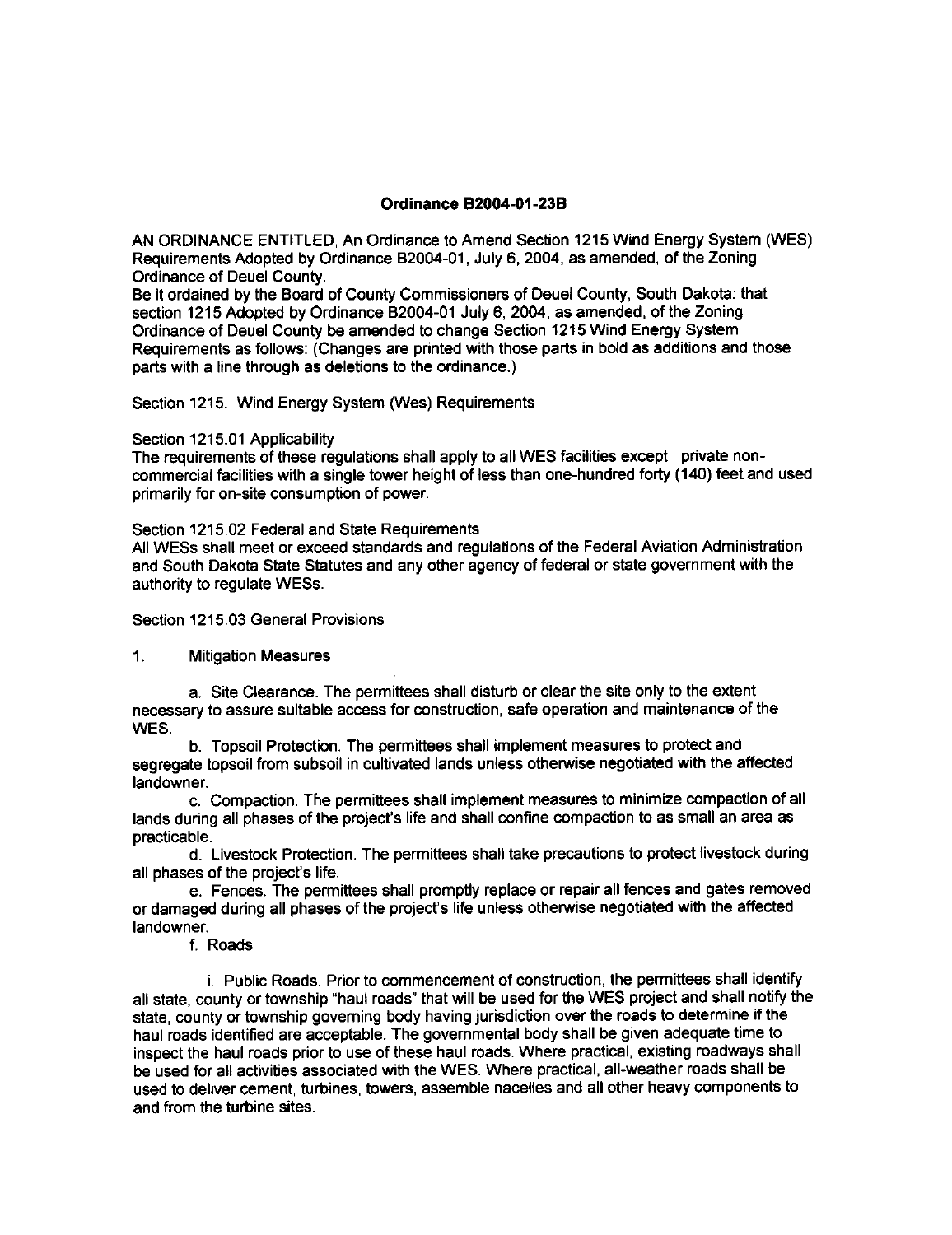ii. The permittees shall, prior to the use of approved haul roads, make satisfactory anangements with the appropriate state, county or township governmental body having jurisdiction over approved haul roads for construction of the WES for the maintenance and repair of the haul roads that will be subject to extra wear and tear due to transportation of equipment and WES components. The permittees shall notify the County of such arrangements upon request of the County.

iii. Turbine Access Roads. Construction of turbine access roads shall be minimized. Access roads shall be low profile roads so that farming equipment can cross them and shall be covered with Class 5 gravel or similar material. When access roads are constructed across streams and drainageways, the access roads shall be designed in a manner so runoff from the upper portions of the watershed can readily flow to the lower portion of the watershed.

iv. Private Roads. The permittees shall promptly repair private roads or lanes damaged when moving equipment or when obtaining access to the site, unless otherwise negotiated with the affected landowner.

v. Control of Dust. The oermittees shall utilize all reasonable measures and practices of construction to control dust.

vi. Soil Erosion and Sediment control Plan. The permittees shall develop a Soil Erosion and Sediment Control Plan prior to construction and submit the plan to the County. The Soil Erosion and Sediment Control Plan shall address the erosion control measures for each project phase, and shall at a minimum identify plans for grading, construction and drainage of roads and turbine pads; necessary soil information: detailed design features to maintain downstream water quality; a comprehensive revegetation plan to maintain and ensure adequate erosion control and slope stability and to restore the site after temporary project activities, and measures to minimize the area of surface disturbance. Other prectices shall include containing excavated material, protecting exposed soil, stabilizing restored material and removal of silt fences or barriers when the area is stabilized. The plan shall identify methods for disposal or storage of excavated material.

#### 2. Setbacks

Wind turbines shall meet the following minimum spacing requirements.

a. Distance from existing Non-Participating residences and businesses shall be not less than four times the height of the wind turbine. Distance from existing Participating residences, business and public buildings shall be not less than fifteen hundred feet. Non-Participating property owners shall have the right to waive the respective setback

requirements.<br>Distance from existing off-site residences, business and public buildings shall be not less than one thousand (1,000) feet. Distance from on-site or lessor's residence shall be not less than five hundred (500) feet or one hundred and ten percent (110%) of the wind turbine height, whichever is greater. For purposes of this section only, the term "business" does not include agricultural uses.

b. Distance from public right-of-way shall be one hundred and ten percent (110%) the height of the wind turbines, measured from the ground surface to the tip of the blade when in a fully vertical position.

c. Distance from any property line shall be one hundred and ten percent (110%) the height of the wind turbine, measured from the ground surface to the tip of the blade when in a fully vertical position unless wind easement has been obtained from adjoining property owner.

d. Distance from the Lake Park District located at Lake Cochrane 3 miles, Lake Alice 2 miles and 1 mile from the Lake Park District at Bullhead Lake.

e. Distance from the municipalities of Altamont, Astoria, Brandt and Goodwin of 1 mile from the nearest residence and 1 1/2 miles from the city limits of the towns of Gary, Toronto and Clear Lake, except the area of Clear Lake located in sections 11, 12 and 14.

3. Electromagnetic lnterference. The permittees shall not operate the WES so as to cause microwave, television, radio, or navigation interference contrary to Federal Communications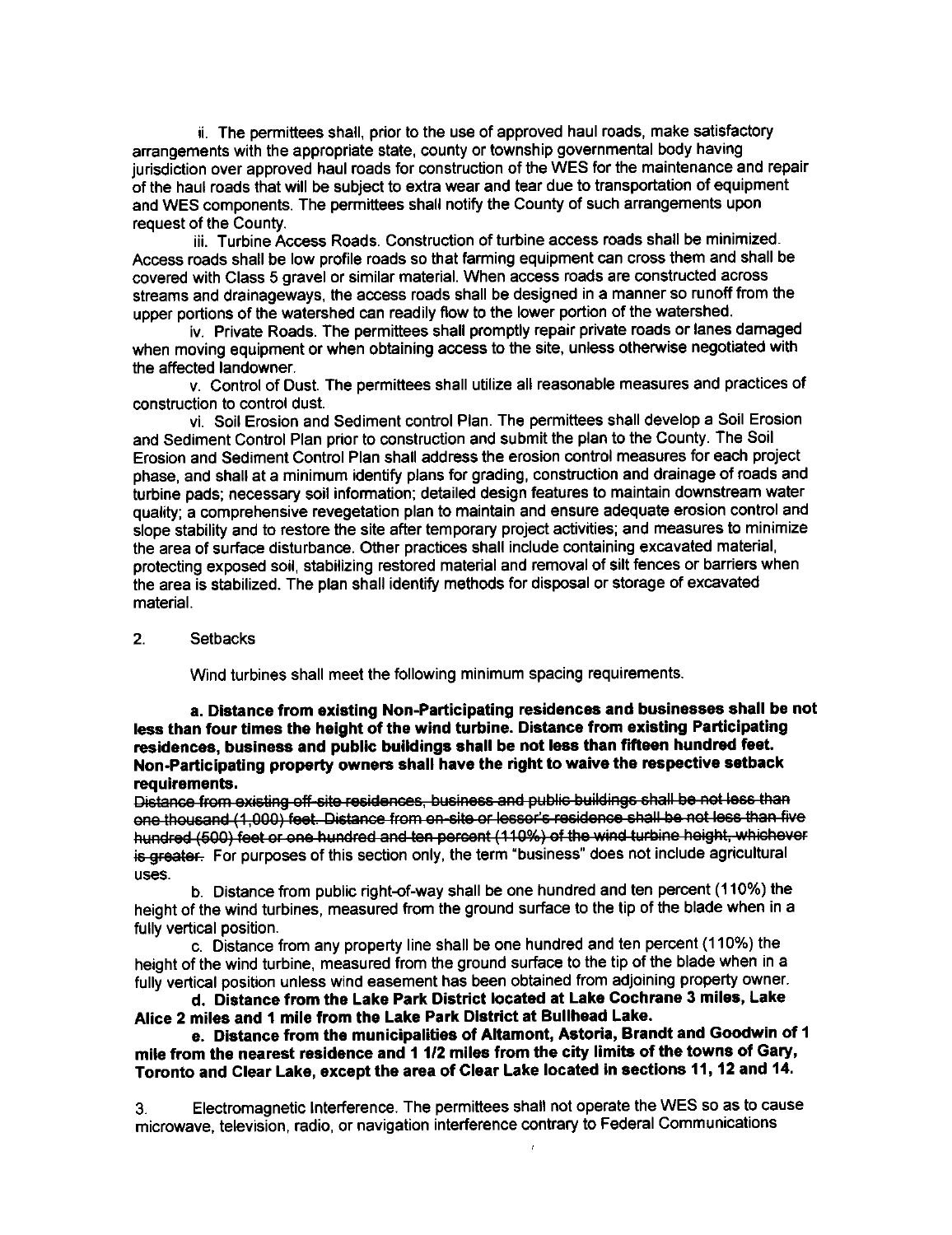Commission (FCC) regulations or other law. In the event such interference is caused by the WES or its operation, the permittees shall take the measures necessary to conect the problem.

4. Lighting. Towers shall be marked as required by the Federal Aviation Administration (FAA). There shall be no lights on the towers other than what is required by the FAA. This restriction shall not apply to infrared heating devices used to protect the monitoring equipment. Upon commencement of construction of a Tower, in cases where there are residential uses located within a distance which is three hundred (300) percent of the height of the Tower from the Tower and when required by federal law, dual mode lighting shall be requested from the FAA. Beacon lighting, unless required by FAA, shall not be utilized.

5. Turbine Spacing. The turbines shall be spaced no closer than is allowed by the turbine manufacturer in its approval of the turbine array for warranty purposes.

6. Footprint Minimization. The permittees shall design and construct the WES so as to minimize the amount of land that is impacted by the WES. Associated facilities in the vicinity of turbines such as electrical/electronic boxes, transformers and monitoring systems shall to the greatest extent feasible be mounted on the foundations used for turbine towers or inside the towers unless otherwise negotiated with the affected landowner.

7. Electrical Cables. The permittees shall place electrical lines, known as collectors, and communication cables underground when located on private property except when total distance of collectors from the substation require an overhead installation due to line loss of current from an underground installation. Collectors and cables shall also be placed within or immediately adjacent to the land necessary for turbine access roads unless otherwise negotiated with the affected landowner. This paragraph does not apply to feeder lines.

8. Feeder Lines. The permittees shall place overhead electric lines, known as feeders, on public rights-of-way if a public right-of-way exists. Changes in routes may be made as long as feeders remain on pubic rights-of-way and approval has been obtained from the governmental unit responsible for the affected right-of-way. lf no public right-of-way exists, the permittees may place feeders on private property. When placing feeders on private property, the permiftees shall place the feeder in accordance with the easement negotiated with the affected landowner. The permittees shall submit the site plan and engineering drawings for the feeder lines before commencing construction.

## 9. Decommissioning/Restoration/Abandonment

a. Decommissioning Plan. Within 120 days of completion of construction, the permittees shall submit to the County a decommissioning plan describing the manner in which the permittees anticipate decommissioning the project in accordance with the requirements of paragraph (b) below. The plan shall include a description of the manner in which the permittees will ensure that it has the financial capability to carry out these restoration requirements when they go into effect. The permittees shall ensure that it carries out its obligation to provide for the resources necessary to fulfill these requirements. The decommissioning plan shall include the requirement that Pemittee poet a bond or other adequate security sutficient to pay the entire cost of the decommission process.

b. Site Restoration. Upon expiration of this permit, or upon earlier termination of operation of the WES, the permittees shall have the obligation to dismantle and remove from the site all towers, turbine generators, transformers, overhead and underground cables, foundations, buildings and ancillary equipment to a depth of forty two (42) inches. To the extent possible the permittees shall restore and reclaim the site to its pre-project topography and topsoil quality. All access roads shall be removed unless written approval is given by the atfected landowner requesting that one or more roads, or portions thereof, be retained. Any agreement for removal to a lesser deoth or for no removal shall be recorded with the County and shall show the locations of all such foundations. All such agreements between the permittees and the affected landowner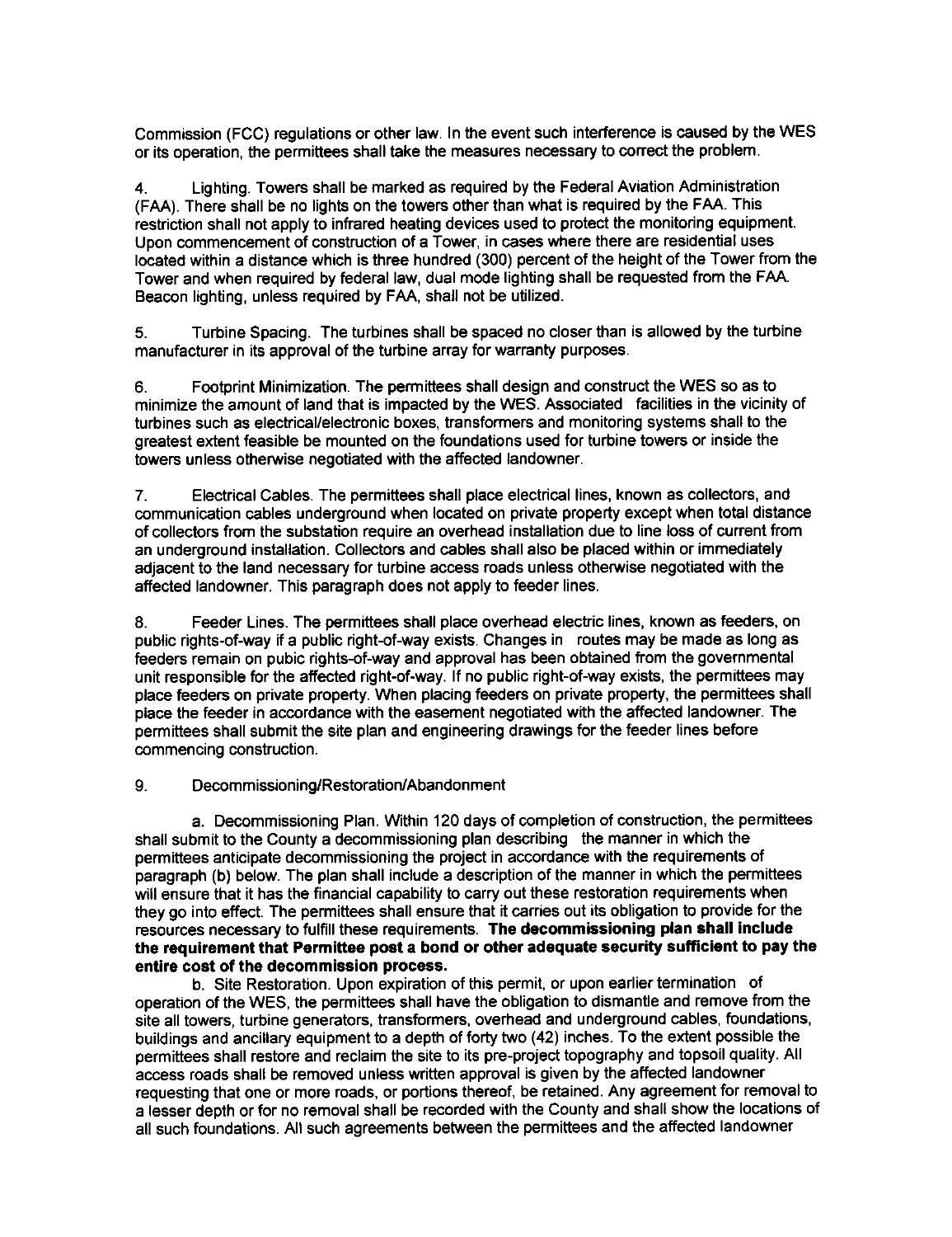shall be submitted to the County prior to completion of restoration activities. The site shall be restored in accordance with the requirements of this condition within eighteen months after exoiration.

10. Abandoned Turbines. The permittees shall advise the County of any turbines that are abandoned prior to termination of operation of the WES. The County may require the permittees to decommission any abandoned turbine.

11. Height from Ground Surface. The minimum height of blade tips, measured from ground surface when a blade is in fully vertical position, shall be twenty-five (25) feet.

12. Towers.

a. Color and Finish. The finish of the exterior surface shall be non-reflective and nonglass.

b. All towers shall be singular tubular design. With the exception of those towers identified in Section 12.15.01.

### 13. Noise & Shadow Flicker.

a. Noise level shall not exceed 50 dBA average A-Weighted Sound pressure at the perimeter of existing residences. Noise level shall not exceed 45 dBA average A-Weighted Sound pressure at the perimeter of existing residences, for non-participating residences.

b. Limit for allowable shadow flicker at existing residences to no more than 30 hours annually.

14. Permit Expiration. The permit shall become void if no substantial construction has been completed within three (3) years of issuance.

15. Required Information for Permit.

a. Boundaries of the site proposed for WES and associated facilities on United States Geological Survey Map or other map as appropriate.

- b. Map of easements for WES.
- c. Copy of easement agreements with landowners.
- d. Map of occupied residential structures, businesses and public buildings.<br>e. Map of sites for WES, access roads and utility lines.
- 
- f. Proof of utility right-of-way easement for access to transmission lines.
- g. Location of other WES in general area.
- h. Proiect schedule.

Passed and adopted this 23rd day of May, 2017.

a Gary Jaeger

Chairperson

L Lynde (SEAL) em

Pam L. Lynde Auditor